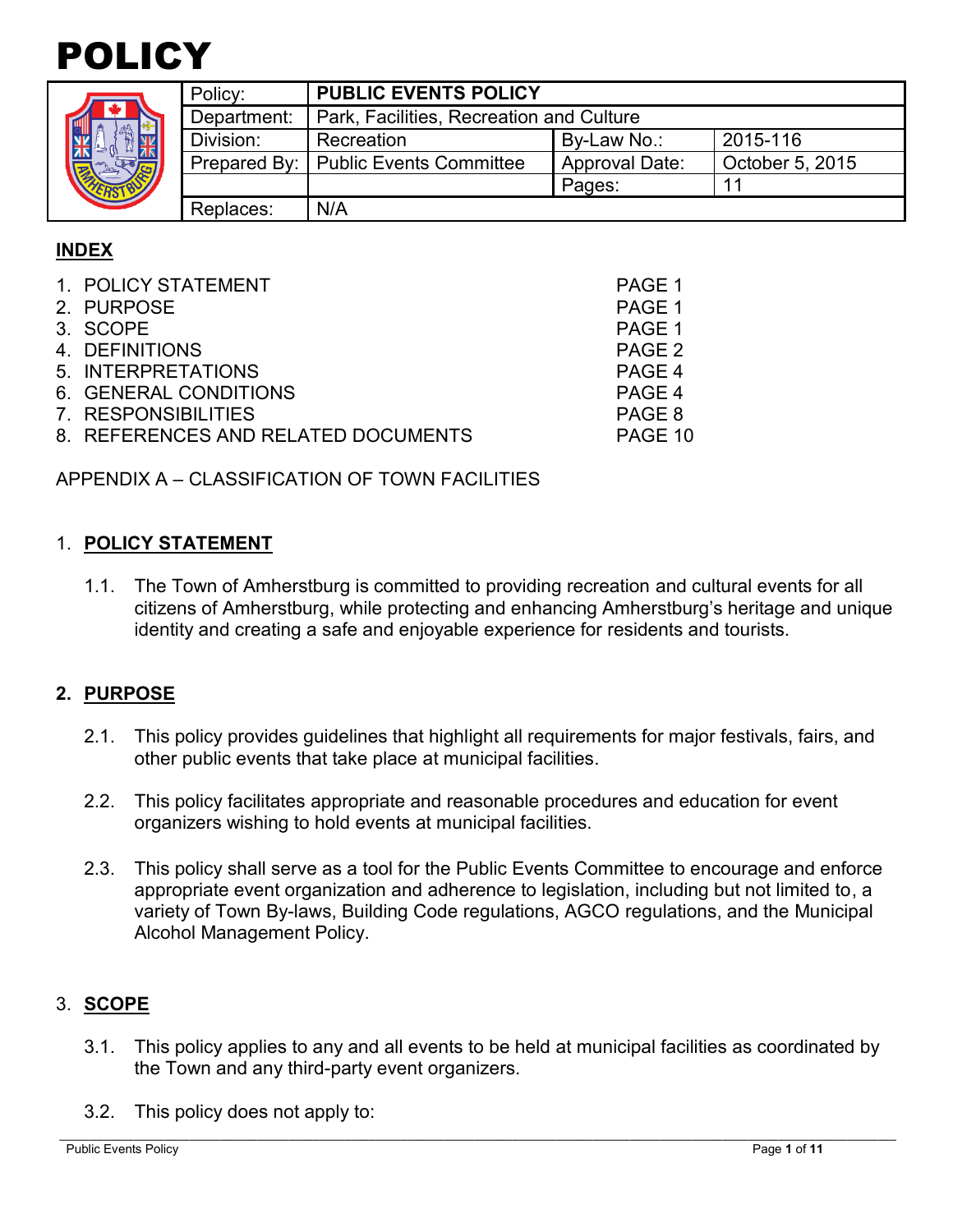- 3.2.1. Sporting events for regular league play and exhibition games (excluding special tournaments) occurring at:
	- 3.2.1.1. Libro Centre located at 3295 Meloche Road
	- 3.2.1.2. Centennial Park located at Victoria Street
	- 3.2.1.3. Wigle Park located at 84 North Street
	- 3.2.1.4. Malden Centre Park located at 5460 County Road 20
- 3.2.2. Regularly occurring farmers' market events
- 3.3. This policy shall be reviewed every two years from the date it becomes effective, and/or sooner at the discretion of the CAO.
	- 3.3.1. This policy will be reviewed and adjusted if changes are necessary due to amendments to Provincial legislation, addition of new Town properties, and changing community needs.
- 3.4. The Public Events Manual for Event Organizers works in conjunction with this policy and will allow for easy planning and communication with Town Staff for events taking place at municipal facilities. The Manual is reviewed on an annual basis to ensure standards and requirements outlined in the document are up to date.

# **4. DEFINITIONS**

- 4.1. **AGCO** means the Alcohol Gaming Commission of Ontario.
- 4.2. **Annual Event** means any event, for reporting purposes, that is held at municipal facilities for two consecutive years. An event is deemed annual after receipt of the public event application for the second consecutive year. See Appendix B for the list of Annual Events.
- 4.3. **Barrier Free** refers to a structural or facility design that does not impede use by individuals with special physical needs.
- 4.4. **Chief Administrative Officer (CAO)** is the Chief Administrative Officer for the Corporation of the Town of Amherstburg, which includes the roles and responsibilities as laid out in Section 229 of the *Municipal Act, 2001*.
- 4.5. **Council** refers to the current elected Council for the Corporation of the Town of Amherstburg. This includes, in its entirety, the Mayor, Deputy Mayor and five (5) Councillors.
- 4.6. **Director** is the person responsible for direction and operational control of a division as defined on the Town's organizational structure.
- 4.7. **ESA** is the Electrical Safety Authority.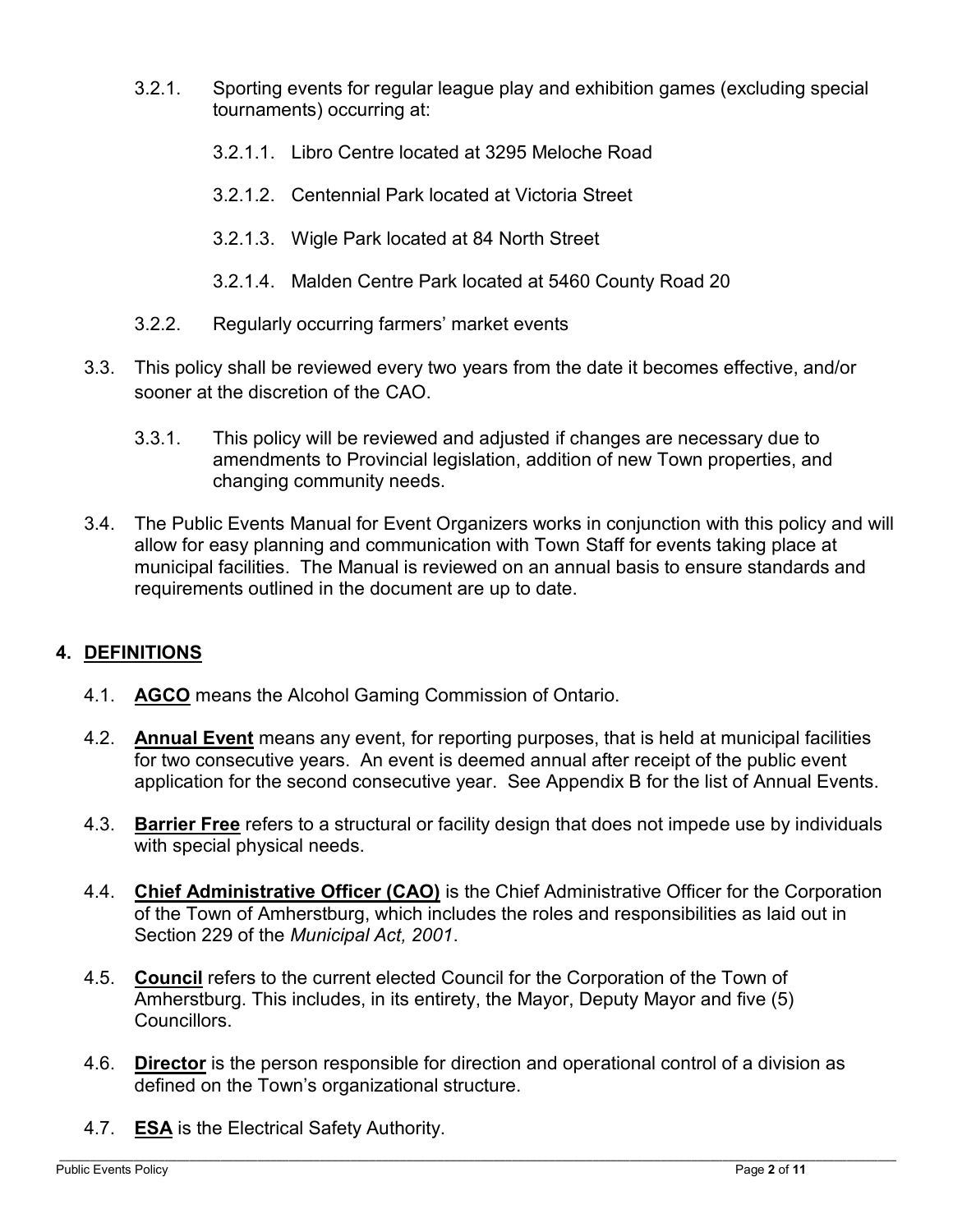- 4.8. **Event Organizer** is the individual seeking to hold an event located at municipal facilities. Event Organizers must be 19 years of age or older.
- 4.9. **Municipal Facilities** means all property owned and operated by the Town of Amherstburg. May also be referenced as *"Town Facilities"*.
- 4.10. **Public Event** in this policy it includes, but is not limited to, an event that:
	- **a.** Is held at Municipal Facilities (including parks, buildings, roadways, etc.)
	- **b.** Is open to the general public with or without an admission fee
	- **c.** Has the potential for involvement of a number of attendees that could not be managed without special measures being put in place
	- **d.** Involves a Special Occasion Permit
	- **e.** Involves a Building Permit for tents, stages, or other structures
	- **f.** Involves Police patrols.
- 4.11. **Public Events Committee (PEC)** refers to the committee for the Town of Amherstburg charged with assisting organizations in planning their public events.
- 4.12. **Public Events Manual** refers to a resource guide provided to every Event Organizer that provides easy reference to typical items relating to event organization with the Town of Amherstburg.
- 4.13. **Special Occasion Permit (SOP)** is the required permit from the AGCO if planning to sell or serve liquor at an event.
- 4.14. **Senior Management Team (SMT)** is comprised of the Chief Administrative Officer and the Directors. If a Director is unavailable, a delegate may be assigned.
- 4.15. **Smart Serve** is an organization dedicated to developing and delivering a responsible service training program to all individuals who serve alcoholic beverages or work where alcoholic beverages are served.
- 4.16. **Staff** is any person (or group thereof) who supplies services to the Corporation for wages including any union or non-union, regular or temporary, full-time, part-time, seasonal or casual staff member, including but not limited to permanent staff, temporary staff, committee members, students, recreation staff, contract employees, paid work placements, and adult crossing guards.
- 4.17. **Town** is the Corporation of the Town of Amherstburg.
- 4.18. **WECHU** is the Windsor Essex County Health Unit.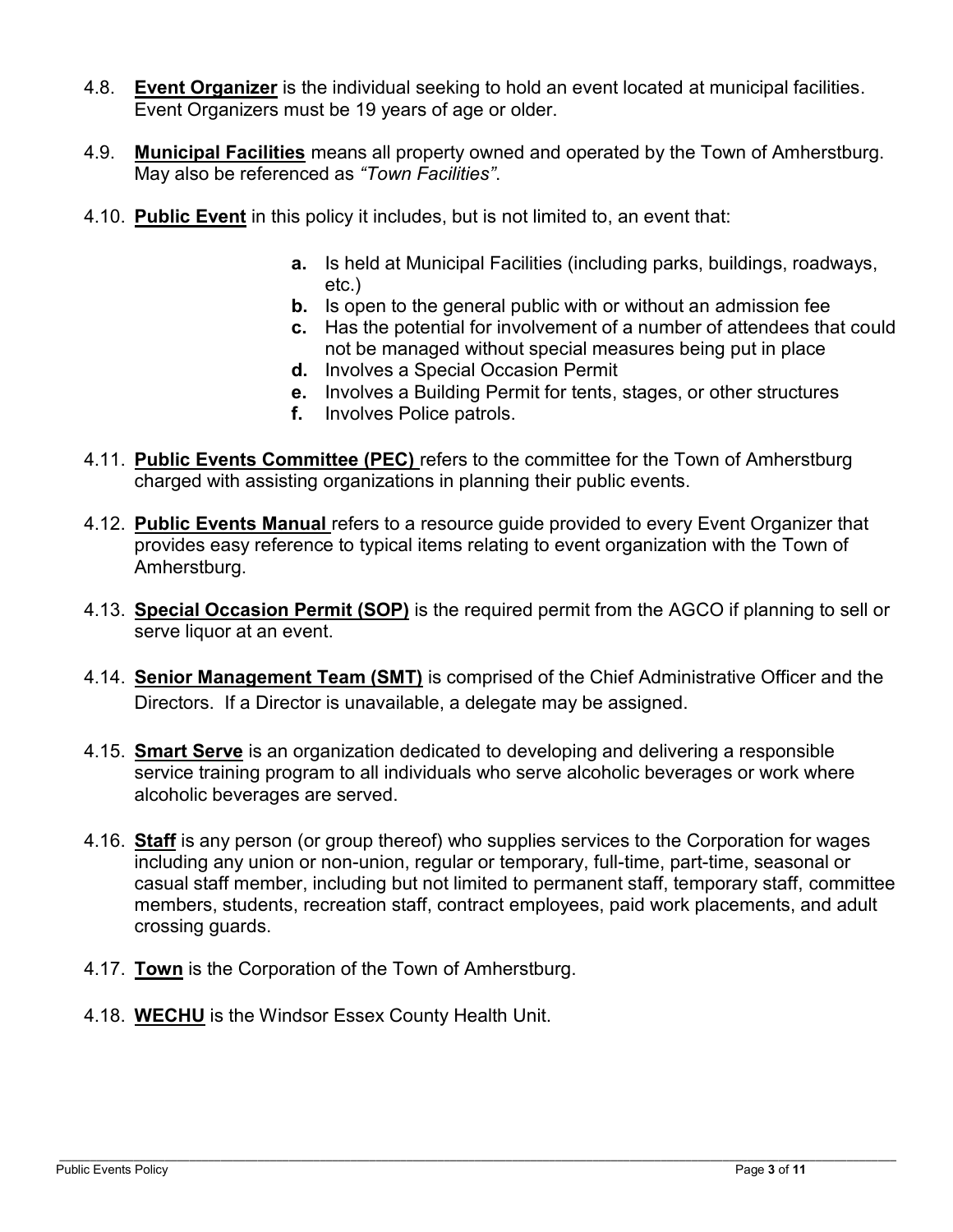# **5. INTERPRETATIONS**

5.1. Any reference in this Policy to any statute or any section of a statute shall, unless expressly stated, be deemed to be reference to the statute as amended, restated or re-enacted from time to time. Any references to a By-law or Town policy shall be deemed to be a reference to the most recent passed policy or By-law and any replacements thereto.

# **6. GENERAL CONDITIONS**

## 6.1. **Public Events Committee (PEC)**

- 6.1.1. The PEC is comprised of representatives from various administrative departments. Representatives act on behalf of their respective divisions to conduct thorough and comprehensive reviews of Public Events Applications for approval/denial of said events.
- 6.1.2. Directors shall ensure that assigned PEC members can responsibly and comprehensively represent the functions and directives of their associated departments.
- 6.1.3. The PEC shall be comprised of representatives from the following divisions:
	- 6.1.3.1. Clerk's Office
	- 6.1.3.2. Business Development and Programs
	- 6.1.3.3. Tourism and Culture
	- 6.1.3.4. Facilities / Operations
	- 6.1.3.5. Economic and Community Development
	- 6.1.3.6. Engineering and Public Works
	- 6.1.3.7. Fire Department
	- 6.1.3.8. Police Services
- 6.1.4. The PEC shall provide guidance to Event Organizers during the application process to ensure that all requirements are met and approvals are provided in order to hold events.
- 6.1.5. The PEC shall provide each Event Organizer with the Public Events Manual and Forms. The Manual expands on the principles of the policy and gives comprehensive instructions to Event Organizers when preparing to apply for an event permit.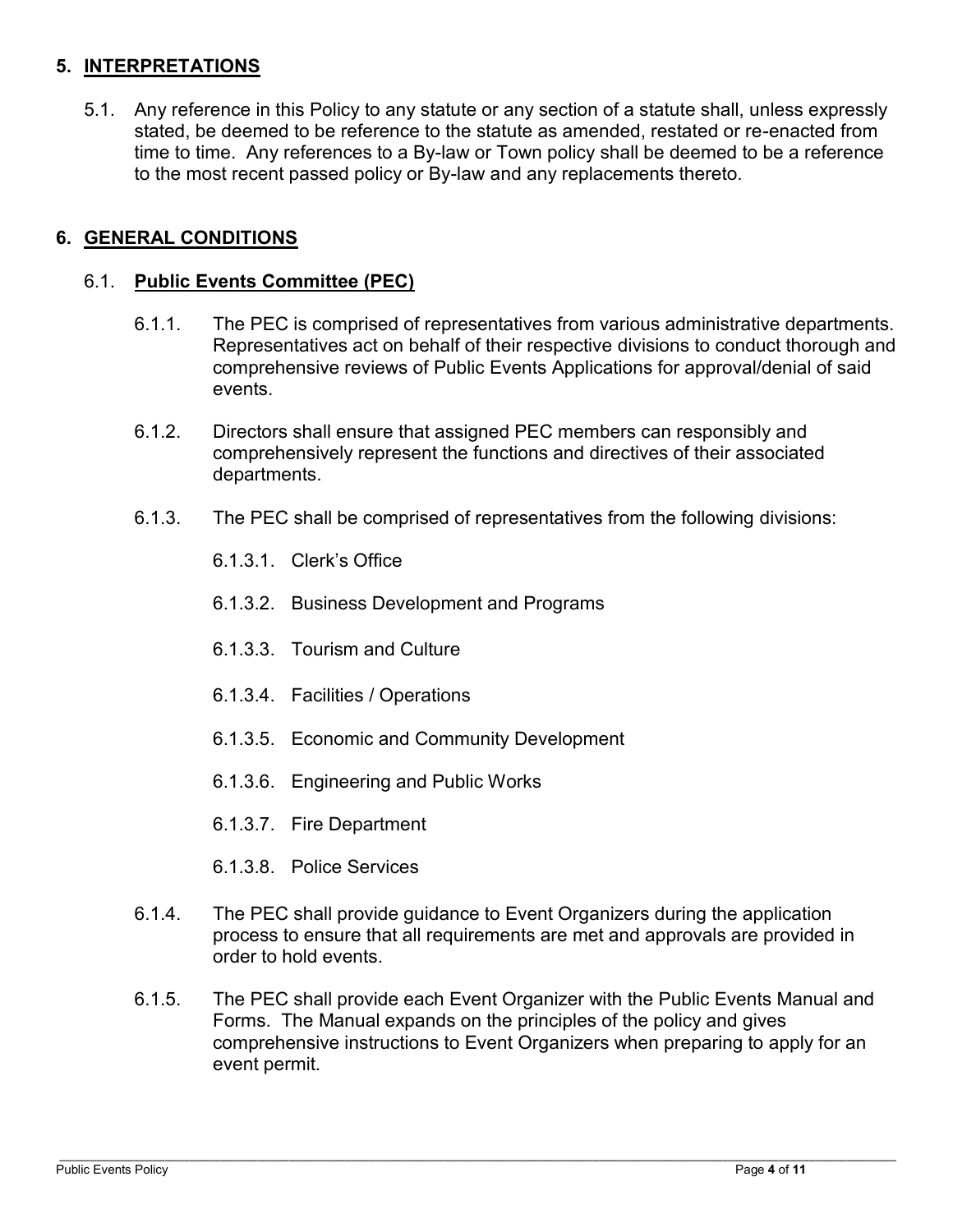- 6.1.6. The PEC will direct Event Organizers to contact pertinent outside agencies, if necessary (such as the WECHU and the ESA), dependent upon specific event requirements.
- 6.1.7. The PEC will review the planned operation of the public event by conducting preevent site inspection to ensure that all requirements have been satisfied prior to the beginning of the event.

## 6.2. **Event Organizers**

- 6.2.1. Events may be organized by groups or associations, however, one member is to be designated as the "Event Organizer" who will be the primary point of contact between the event and the Town.
- 6.2.2. Event Organizers shall be a minimum of 19 years of age or older.
- 6.2.3. Event Organizers shall be available and willing to meet with the PEC, or members thereof, upon request.

#### 6.3. **Volunteers**

6.3.1. All event volunteers must sign waivers acknowledging that they are performing a service at their own risk and do not have access to the Town's Worker's Compensation or Accident Benefit Program.

#### 6.4. **Facilities Designated for Use**

- 6.4.1. Municipal Facilities that are designated as suitable for Public Events and related functions are listed in Appendix A of this document.
- 6.4.2. Certain facilities require approval from Council for use as a venue for public events. Facilities requiring prior Council approval are noted in Appendix A.

#### 6.5. **Public Events Applications**

- 6.5.1. The Event Organizer shall submit a Public Events Application to the PEC.
	- 6.5.1.1. The Public Events Application must be accompanied by the mandatory event deposit at the time of submission.
	- 6.5.1.2. The Public Events Application must be accompanied by all necessary forms as provided in the Public Events Forms booklet at the time of submission.
	- 6.5.1.3. The PEC reserves the right to reject any application that is not accompanied by the required deposit or necessary forms.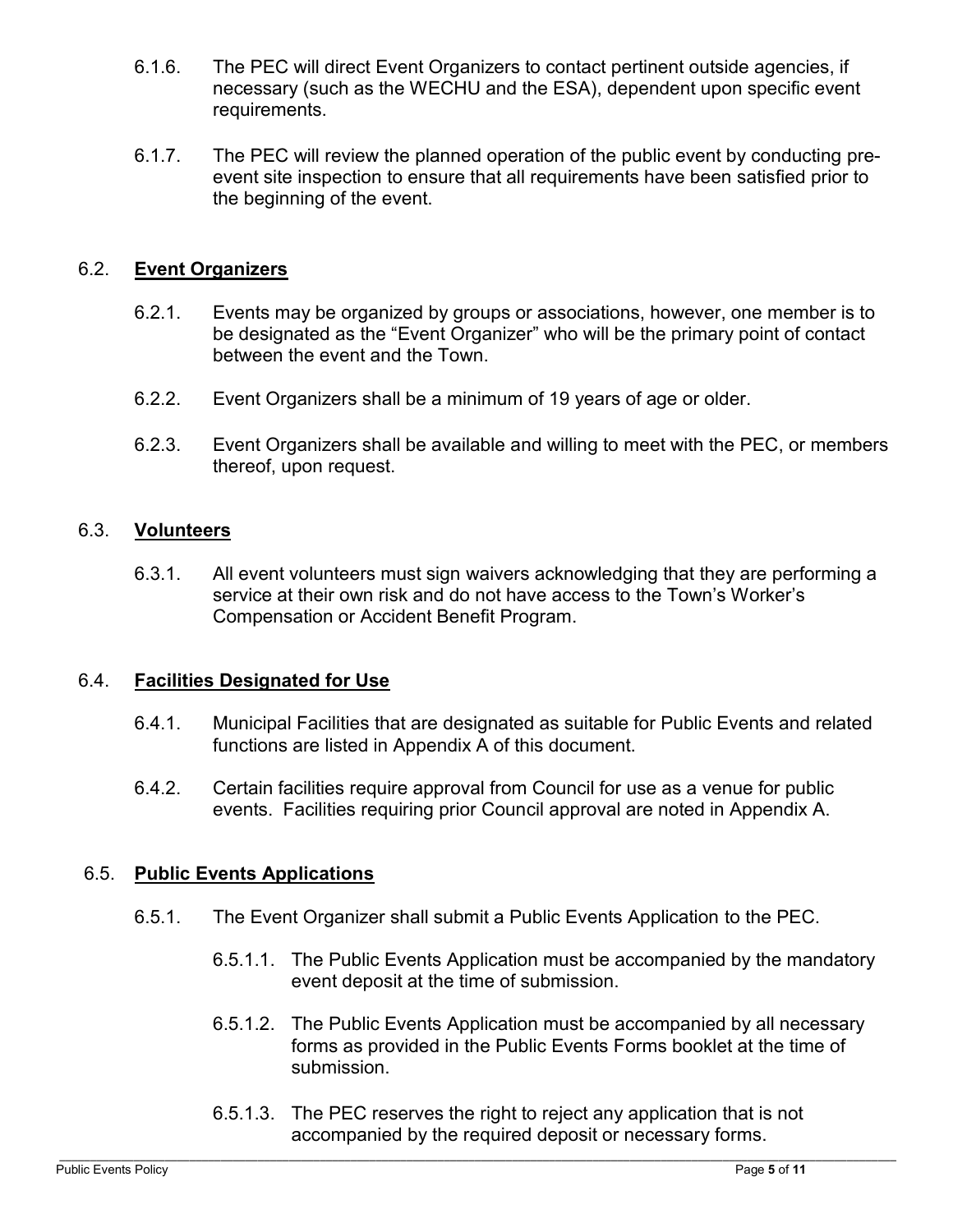- 6.5.2. Applications will be reviewed no later than eight (8) weeks prior to the scheduled event date.
- 6.5.3. The application process shall be conducted in its entirety in compliance with the standards outlined in the Public Events Manual.

## 6.6. **Scheduling Conflicts**

- 6.6.1. The PEC shall make every effort to ensure that Public Events do not conflict with other public events. Should a conflict arise, PEC will meet with the Event Organizers to determine a mutually beneficial solution.
- 6.6.2. If an arrangement cannot be reached between conflicting event holders, preference will be given to the longest standing event (seniority) and shall be given right of first refusal for the specific calendar date over any new events.
	- 6.6.2.1. Annual Events that change dates shall be considered new events only for the purpose of date selection priority.

#### 6.7. **Municipal By-laws**

- 6.7.1. Municipal By-laws remain in effect at all Public Events held in Town unless an exception has been granted.
- 6.7.2. Requests for exemption from any Municipal By-law in relation to Public Events shall be granted in accordance with the Town's Delegation of Powers and Duties By-law.
- 6.7.3. All requests for By-law exemption must be requested in due time to allow the PEC to acquire approvals of same, through the appropriate approval authority defined in the Delegation of Powers and Duties By-law.
	- 6.7.3.1. Requests for By-law exemption may be required from Council. In this instance, requests for By-law exemption will be presented to Council at Municipal Council meetings.
	- 6.7.3.2. Requests for By-law exemptions requiring Council approval shall be provided by Event Organizers to the PEC in due time to allow Staff to conduct related activities in accordance with established Council reporting timelines.

#### 6.8. **Public Event Approval**

6.8.1. When all requirements identified by PEC are met, a Public Event Committee Review Form will be forwarded to the Event Organizer. This form shall act as the Town permit for the event.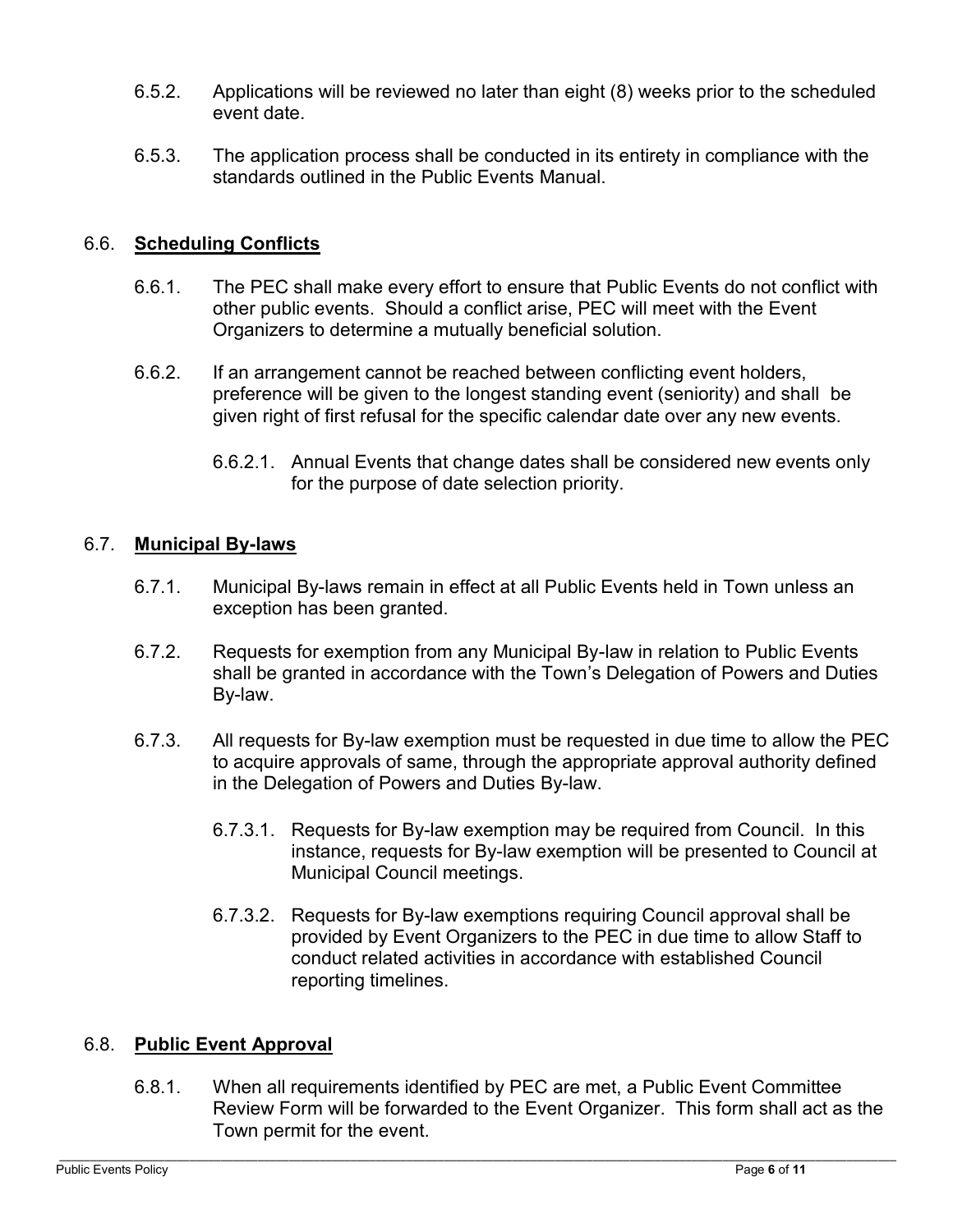## 6.9. **Appeal Of PEC's Decision**

- 6.9.1. An Event Organizer may appeal the decision of the PEC to deny an application by submitting a delegation request with the Clerk's Office.
- 6.9.2. Delegations will be approved and coordinated with the Clerk's Office.
- 6.9.3. Approved delegations will be heard at the next available public meeting of Council.

#### 6.10. **Event Cancellation**

- 6.10.1. The Town reserves the right to cancel an event should the Event Organizer fail to comply with all requirements as required by the PEC.
- 6.10.2. The Town reserves the right to suspend operations of an event until such time that the Event Organizer can make alternative arrangements to satisfy any site conditions or safety concerns identified by the PEC.

#### 6.11. **Notifications**

- 6.11.1. The PEC shall publicize all road closures, By-law exemptions, and new events in accordance with the Town's Provision of Notice to the Public Policy.
- 6.11.2. The Event Organizer shall be responsible for all media costs related to notice requirements as per the Town's Provision of Notice to the Public Policy.

#### 6.12. **PEC Meetings and Reporting to Council**

- 6.12.1. The PEC will meet quarterly to review submitted Public Events Applications and provide reports to Council recommending approval of public event applications.
- 6.12.2. Quarterly meetings will be held at the following intervals to review applications and obtain data for quarterly reports to Council:
	- 6.12.2.1. January (for April June events) February report to Council
	- 6.12.2.2. April (for July September events) May report to Council
	- 6.12.2.3. July (for October December events) August report to Council
	- 6.12.2.4. October (for January March events) November report to Council
- 6.12.3. Quarterly reports to Council from the PEC shall outline the following:

6.12.3.1. Approval/denial of all applications received in the reporting time period.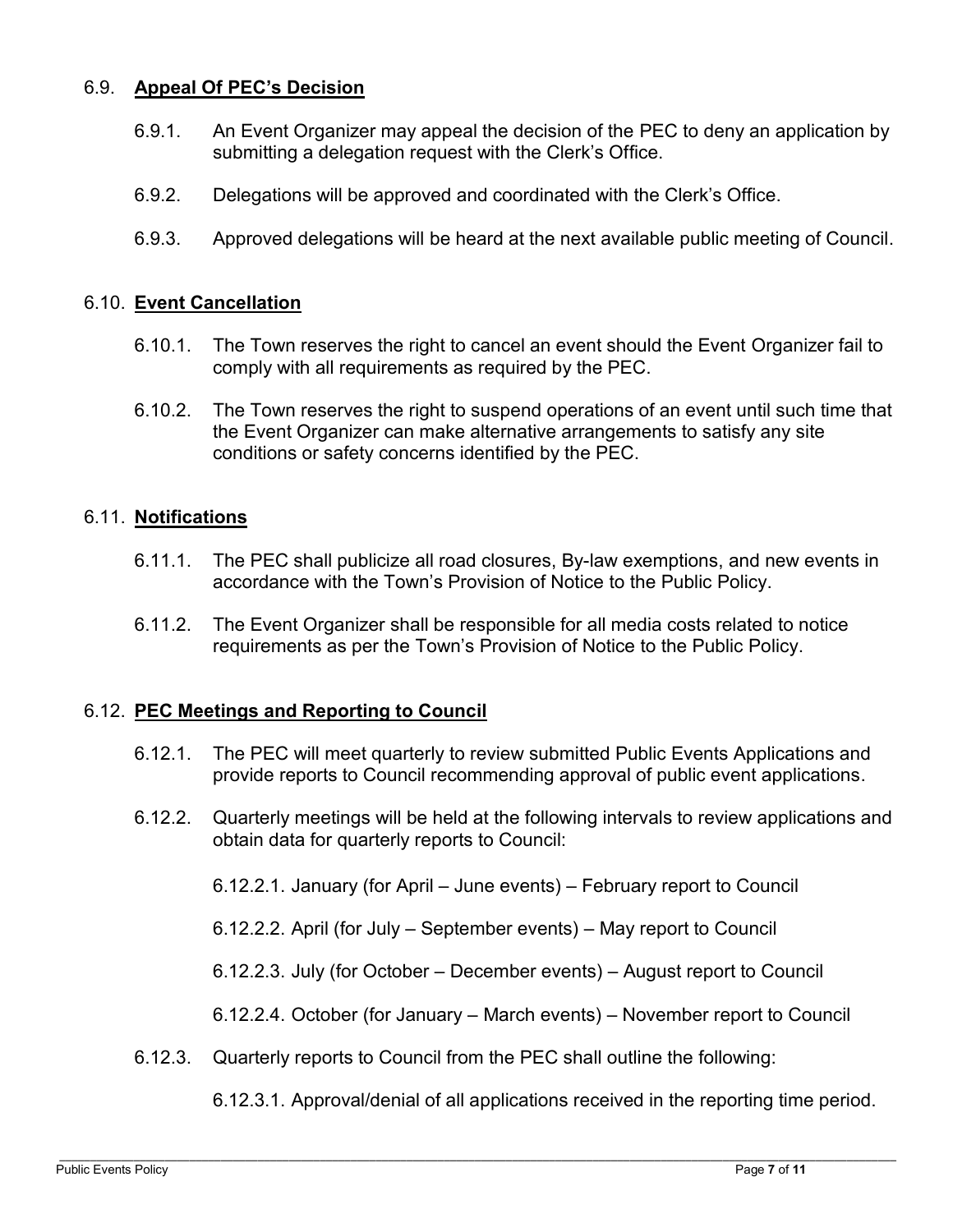- 6.12.3.2. Copies of the Public Events Committee Review Form which details each event's approval by the PEC.
- 6.12.3.3. Other pertinent activities of the PEC.

# **7. RESPONSIBLITIES**

- 7.1. **Event Organizers** have the responsibility to:
	- 7.1.1. Submit thorough and comprehensive Public Events Applications, complete with all associated and required forms, permits, deposits and fees.
	- 7.1.2. Comply with all requirements for their event as identified by the PEC.
	- 7.1.3. Ensure that all necessary third-party approvals and permits are obtained (at their own cost), and remain valid for the duration of the event.
	- 7.1.4. Adhere to all Ontario laws, Municipal By-laws, Municipal Policies, Ontario Building and Fire Codes, and other relevant regulations.
	- 7.1.5. Remediate any damage to Town assets as a result of the event, at their own cost.
	- 7.1.6. Provide proof of insurance, with coverage deemed sufficient by the Town.
	- 7.1.7. Ensure that the SOP holder is in attendance at the event at all times and assume responsibility for any incident and/or violation of this policy (if applicable).
	- 7.1.8. Return all Town-owned property/equipment in its original state or pay for/replace any equipment damaged as a result of the event.
	- 7.1.9. Be responsible for all media costs related to notice requirements as per the Town's Provision of Notice By-law.
	- 7.1.10. Meet with PEC for a post-event meeting to review the successes and areas for improvement that will need to be addressed in order to successfully apply for next public event permit.
- 7.2. The **PEC** has the authority and responsibility to:
	- 7.2.1. Provide guidance to Event Organizers during the application stages to ensure that applications are provided with all relevant and required information.
	- 7.2.2. Thoroughly review Public Events Applications and determine any additional requirements that may be necessary to ensure that the event is conducted in a lawful and safe manner.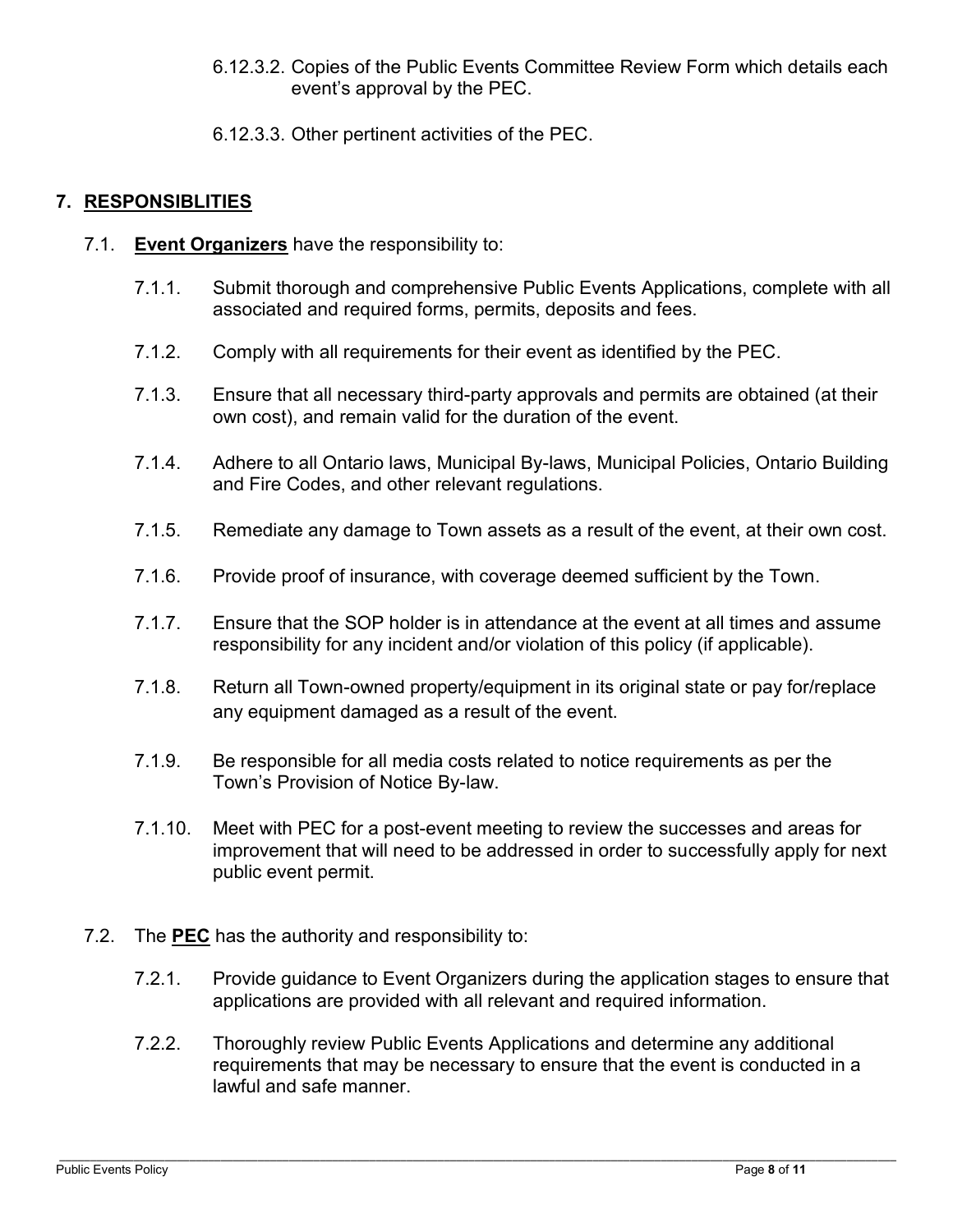- 7.2.3. Specifically, individual PEC members representing individual departments shall review applications and make recommendations regarding the following items:
	- 7.2.3.1. Clerk's Office: Insurance Requirements, Risk Management
	- 7.2.3.2. Business Development and Programs: Event Logistics
	- 7.2.3.3. Economic and Community Development: Application Process, Licenses, Permits, Food and Beverage Service, Building Permits, Requests for Bylaw Exemption
	- 7.2.3.4. Tourism and Culture: Event Liaison
	- 7.2.3.5. Engineering and Public Works: Road Closures, Water Services, Parks, Loan of Town Equipment.
	- 7.2.3.6. Fire Department: Fire Evacuation Plan, Fireworks.
	- 7.2.3.7. Police Services Public Safety and Patrol
- 7.2.4. Provide an official decision to the Event Organizer as to the success or denial of the Public Events Application in writing.
- 7.2.5. Direct Event Organizers to contact appropriate outside agencies based on the individual characteristics of Public Events.
- 7.2.6. Conduct any pre- and post-event inspections as required.
- 7.2.7. Identify a committee liaison to the event organizer during the day(s) of the event. This liaison will ensure that all details outlined in the permit are adhered to.
- 7.2.8. Ensure that Public Events do not conflict with other public events.
- 7.2.9. Ensure that Public Events are conducted exactly as coordinated through the application and approval process.
- 7.2.10. Request Municipal By-law exemptions to Council on behalf of Event Organizers.
- 7.2.11. Ensure that the Public Events Manual and Public Events Forms are kept current and up-to-date with appropriate instructions and contact information.
- 7.2.12. Meet with Event Organizer for a post-event meeting to review the successes and areas for improvement that will need to be addressed in order to approve the following year's public event permit.
- 7.2.13. Provide quarterly reports to Council regarding the activities of the PEC.
- 7.2.14. Publicize road closures and By-law Exemptions for Public Events per the Town's Provision of Notice By-law.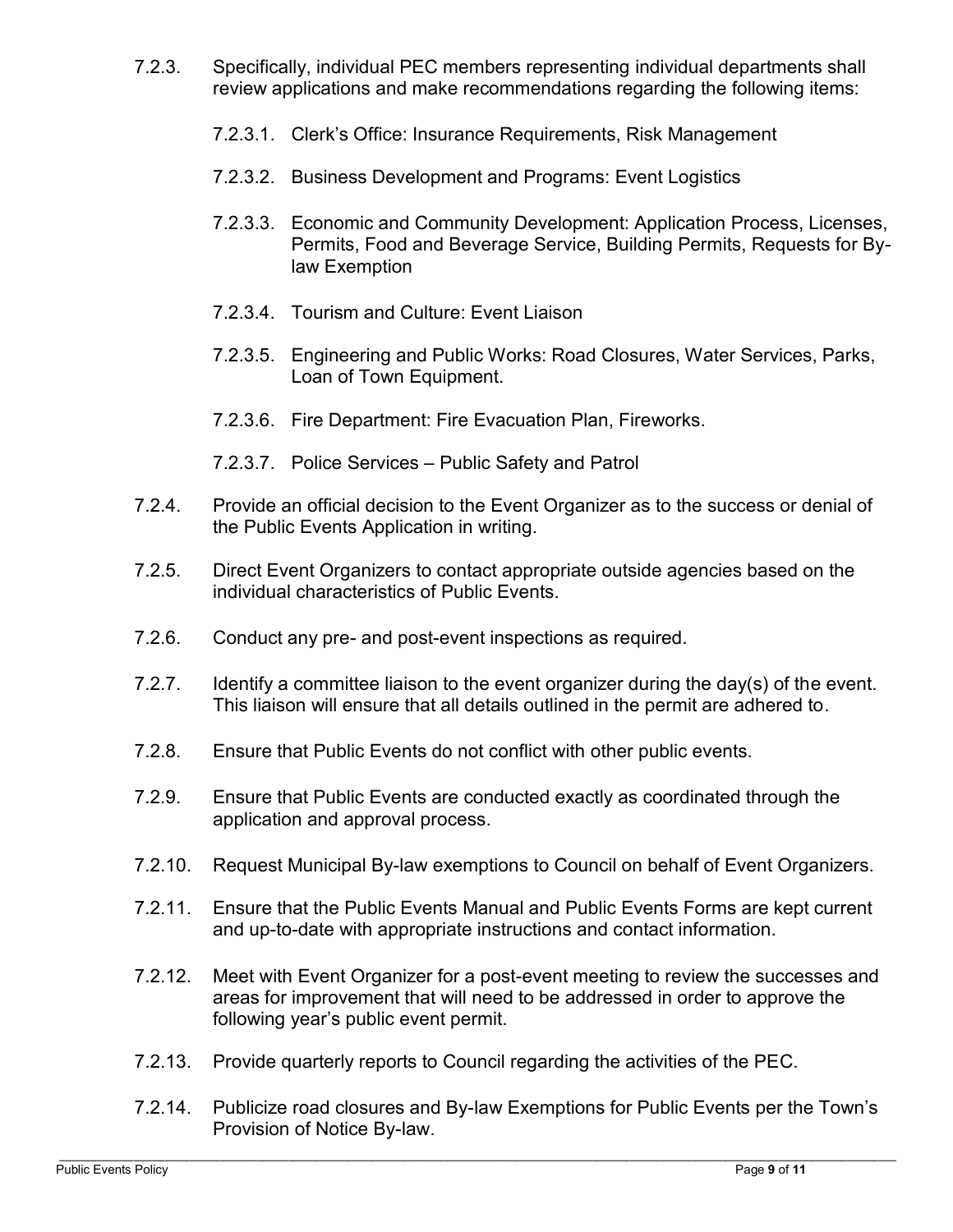- 7.2.15. Ensure that appropriate insurance has been obtained for events.
- 7.2.16. Ensure that any damage to Town assets as a result of a Public Event is remediated at the Event Organizer's expense.
- 7.2.17. Provide a report to Council regarding all events to be considered for approval.
- 7.3. **Council** has the authority and responsibility to:
	- 7.3.1. Consider any exemptions to Municipal By-laws for Public Events.
	- 7.3.2. Consider and approve any new events presented by the PEC.
	- 7.3.3. Consider and approve all recurring events presented by the PEC.

#### **8. REFERENCES AND RELATED DOCUMENTS**

- 8.1. Town of Amherstburg Public Events Manual and Public Events Forms
- 8.2. Town of Amherstburg Municipal Alcohol Management Policy
- 8.3. Town of Amherstburg Provision of Notice to the Public Policy
- 8.4. Town of Amherstburg Delegation of Powers and Duties Policy
- 8.5. Town of Amherstburg Noise By-law 2001-43
- 8.6. Town of Amherstburg Business License By-law 2009-44
- 8.7. Ontario Building Code
- 8.8. Ontario Fire Code
- 8.9. Alcohol and Gaming Commission of Ontario [www.agco.on.ca](http://www.agco.on.ca/)
- 8.10. Electrical Safety Authority www.esasafe.com
- 8.11. Smart Serve Ontario [www.smartserve.ca/smart-serve-ontario](http://www.smartserve.ca/smart-serve-ontario)
- 8.12. Windsor Essex County Health Unit [www.wechu.org](http://www.wechu.org/)